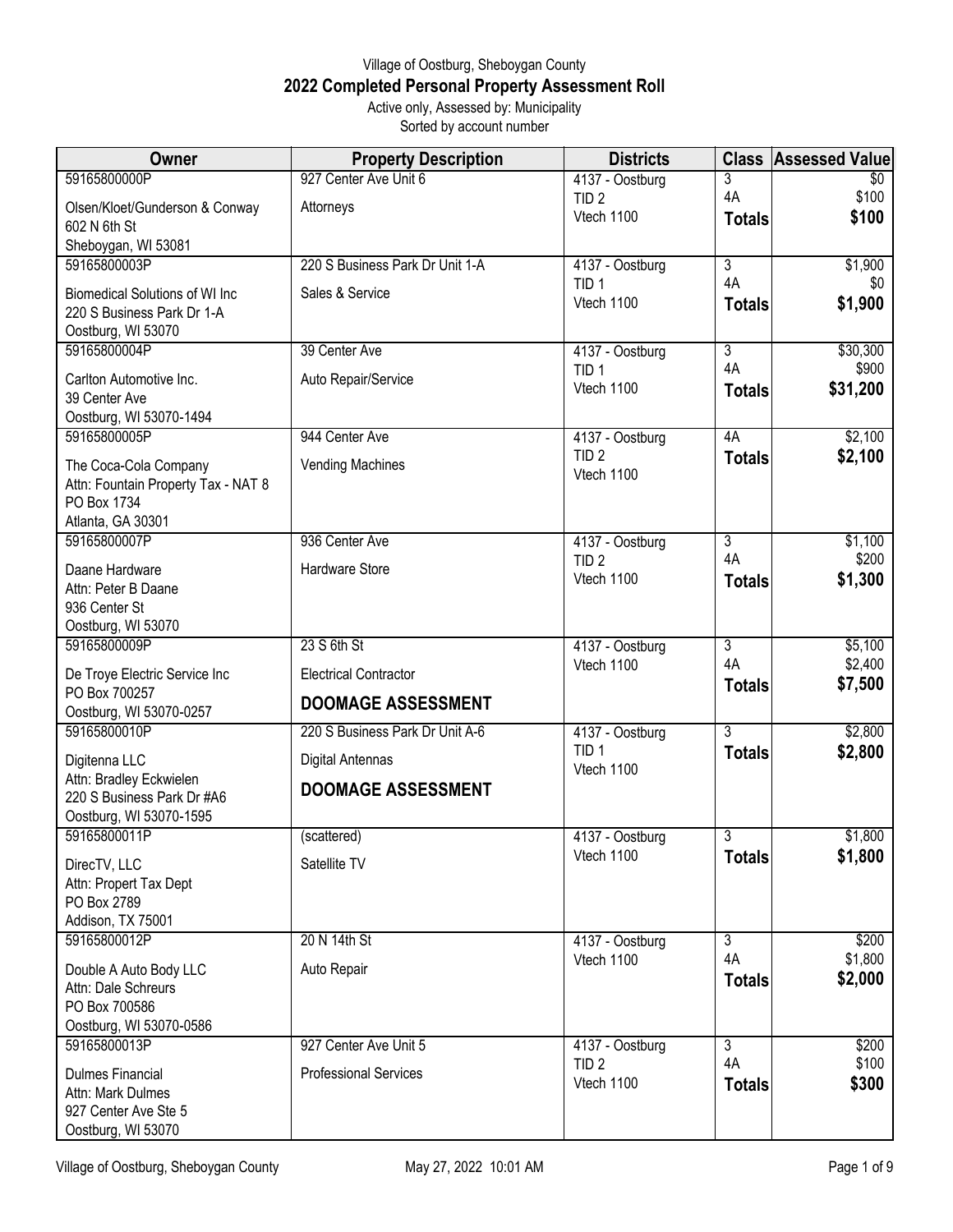| Owner                                                                                                    | <b>Property Description</b>     | <b>Districts</b>                                  |                                       | <b>Class Assessed Value</b> |
|----------------------------------------------------------------------------------------------------------|---------------------------------|---------------------------------------------------|---------------------------------------|-----------------------------|
| 59165800014P                                                                                             | (scattered)                     | 4137 - Oostburg                                   | 4A                                    | \$1,100                     |
| DISH Network L.L.C.<br>PO Box 6623                                                                       | Satellite TV                    | Vtech 1100                                        | <b>Totals</b>                         | \$1,100                     |
| Englewood, CO 80155<br>59165800016P                                                                      |                                 |                                                   |                                       |                             |
| Flipse Insurance Agency<br>Attn: Dennis Flipse                                                           | 942 Center Ave<br>Insurance     | 4137 - Oostburg<br>TID <sub>2</sub><br>Vtech 1100 | $\overline{3}$<br>4A<br><b>Totals</b> | \$3,700<br>\$100<br>\$3,800 |
| PO Box 700228<br>Oostburg, WI 53070                                                                      |                                 |                                                   |                                       |                             |
| 59165800017P                                                                                             | 220 S Business Park Dr Unit A-2 | 4137 - Oostburg                                   | $\overline{3}$                        | \$800                       |
| Frontier Products, Inc.<br>Attn: Robert Griesmeyer<br>220 S Business Park Dr # A-2<br>Oostburg, WI 53070 | Services                        | TID <sub>1</sub><br>Vtech 1100                    | 4A<br><b>Totals</b>                   | \$0<br>\$800                |
| 59165800021P                                                                                             | 110 N 9th St                    | 4137 - Oostburg                                   | 4A                                    | \$1,000                     |
| Rehab Resources, Inc<br>Attn: Poole, Michelle<br>110 N 9th St<br>Oostburg, WI 53070                      | Physical Therapy                | TID <sub>2</sub><br>Vtech 1100                    | <b>Totals</b>                         | \$1,000                     |
| 59165800023P                                                                                             | 19 N 4th St                     | 4137 - Oostburg                                   | $\overline{3}$                        | \$43,100                    |
| Oostburg Family Dental LLC<br>PO Box 700215<br>Oostburg, WI 53070                                        | Dentistry                       | Vtech 1100                                        | 4A<br><b>Totals</b>                   | \$100<br>\$43,200           |
| 59165800024P                                                                                             | 1205 Wisconsin Ave              | 4137 - Oostburg                                   | $\overline{3}$                        | \$5,900                     |
| Hartman Chiro & Rehab Inc                                                                                | Chiropractor                    | Vtech 1100                                        | <b>Totals</b>                         | \$5,900                     |
| Attn: Eric Hartman DC<br>PO Box 700125<br>Oostburg, WI 53070                                             | <b>DOOMAGE ASSESSMENT</b>       |                                                   |                                       |                             |
| 59165800027P                                                                                             | 1018 Center Ave                 | 4137 - Oostburg                                   | $\overline{3}$                        | \$100                       |
| Kerry's Barber Shop<br>Attn: Kerry Binsfeld<br>1018 Center Ave<br>Oostburg, WI 53070-1355                | Salon                           | TID <sub>2</sub><br>Vtech 1100                    | <b>Totals</b>                         | \$100                       |
| 59165800028P                                                                                             | 220 S Business Park Dr Unit A-7 | 4137 - Oostburg                                   | $\overline{3}$                        | \$46,800                    |
| Lakeland Chiropractic<br>220 S Business Park Dr #A-7<br>Oostburg, WI 53070-1586                          | Chiropractor                    | TID <sub>1</sub><br>Vtech 1100                    | 4A<br><b>Totals</b>                   | \$6,500<br>\$53,300         |
| 59165800029P                                                                                             | 19 S 8th St                     | 4137 - Oostburg                                   | $\overline{3}$                        | \$500                       |
| Lakeshore Weekly<br>Attn: Devin Le Mahieu<br>PO Box 700200<br>Oostburg, WI 53070-0200                    | Printing                        | Vtech 1100                                        | 4A<br><b>Totals</b>                   | \$400<br>\$900              |
| 59165800030P                                                                                             | 214 N 10th St                   | 4137 - Oostburg                                   | 4A                                    | \$600                       |
| Luedtke Electric Inc                                                                                     | <b>Electrical Contractor</b>    | Vtech 1100                                        | <b>Totals</b>                         | \$600                       |
| 214 N 10th St<br>Oostburg, WI 53070                                                                      | <b>DOOMAGE ASSESSMENT</b>       |                                                   |                                       |                             |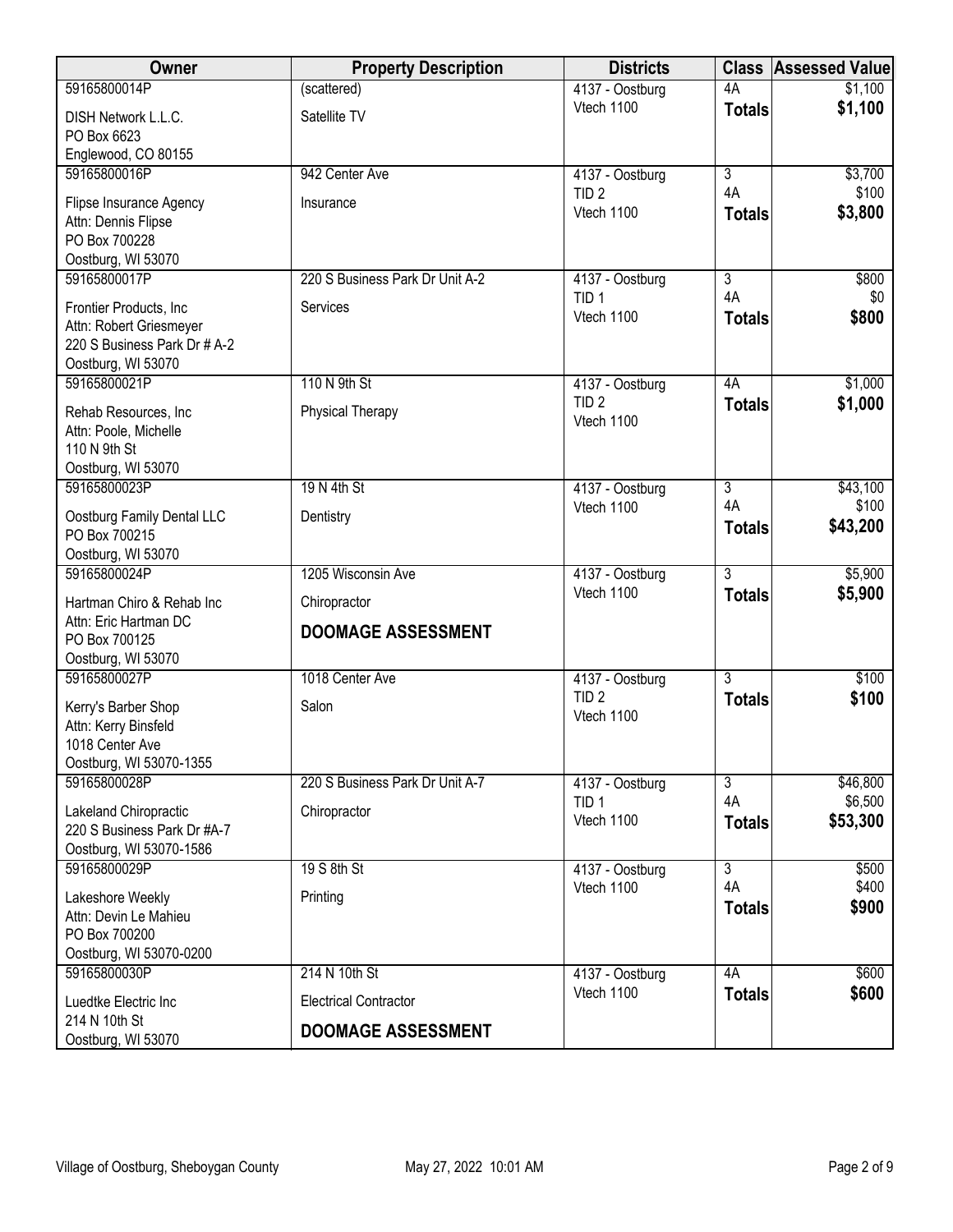| Owner                                              | <b>Property Description</b> | <b>Districts</b>                    |                           | <b>Class Assessed Value</b> |
|----------------------------------------------------|-----------------------------|-------------------------------------|---------------------------|-----------------------------|
| 59165800031P                                       | 927 Center Ave Unit 2       | 4137 - Oostburg                     | 3                         | \$200                       |
| Lemmenes Insurance Agency, LLC                     | Insurance                   | TID <sub>2</sub><br>Vtech 1100      | 4A<br><b>Totals</b>       | \$100<br>\$300              |
| Attn: Dave Lemmenes<br>927 Center Ave #2           |                             |                                     |                           |                             |
| Oostburg, WI 53070-1369                            |                             |                                     |                           |                             |
| 59165800032P                                       | 118 N 9th St                | 4137 - Oostburg                     | $\overline{3}$            | \$71,300                    |
| <b>Mentink's Market</b>                            | <b>Retail Grocery</b>       | TID <sub>2</sub><br>Vtech 1100      | 4A<br><b>Totals</b>       | \$800<br>\$72,100           |
| Attn: Gordon Veldboom Jr<br>PO Box 700188          | <b>DOOMAGE ASSESSMENT</b>   |                                     |                           |                             |
| Oostburg, WI 53070-0188                            |                             |                                     |                           |                             |
| 59165800035P                                       | 625 Aspen Ave               | 4137 - Oostburg                     | 3                         | \$200                       |
| New Image Hair Design                              | Salon                       | Vtech 1100                          | 4A<br><b>Totals</b>       | \$400<br>\$600              |
| Attn: Jean Meinen                                  |                             |                                     |                           |                             |
| 625 Aspen Ave<br>Oostburg, WI 53070                |                             |                                     |                           |                             |
| 59165800036P                                       | 1135 Superior Ave           | 4137 - Oostburg                     | $\overline{3}$            | \$800                       |
| <b>Nyhof Custom Gutters</b>                        | <b>Contractor General</b>   | Vtech 1100                          | <b>Totals</b>             | \$800                       |
| Attn: Joel Nyhof<br>1135 Superior Ave              | <b>DOOMAGE ASSESSMENT</b>   |                                     |                           |                             |
| Oostburg, WI 53070                                 |                             |                                     |                           |                             |
| 59165800038P                                       | 18 N 10th St                | 4137 - Oostburg                     | $\overline{3}$            | \$1,300                     |
| Gallenberger, Gregory                              | <b>Bakery</b>               | TID <sub>2</sub><br>Vtech 1100      | <b>Totals</b>             | \$1,300                     |
| 16 N 10th St<br>Oostburg, WI 53070                 |                             |                                     |                           |                             |
| 59165800040P                                       | 110 S Business Park Dr      | 4137 - Oostburg                     | $\overline{3}$            | \$13,000                    |
| Oostburg Concrete Products, Inc                    | Construction                | TID <sub>1</sub>                    | 4A                        | \$2,100                     |
| PO Box 700188                                      |                             | Vtech 1100                          | <b>Totals</b>             | \$15,100                    |
| Oostburg, WI 53070-0188<br>59165800041P            | 1218 Center Ave             | 4137 - Oostburg                     | $\overline{\overline{3}}$ | \$9,800                     |
| Oostburg Lumber Co                                 | Retail                      | Vtech 1100                          | 4A                        | \$27,700                    |
| PO Box 700258                                      |                             |                                     | <b>Totals</b>             | \$37,500                    |
| Oostburg, WI 53070-0258                            | <b>DOOMAGE ASSESSMENT</b>   |                                     |                           |                             |
| 59165800042P                                       | 905 Center Ave              | 4137 - Oostburg<br>TID <sub>2</sub> | 3<br>4A                   | \$64,600<br>\$400           |
| Oostburg State Bank<br>PO Box 700198               | Banking                     | Vtech 1100                          | <b>Totals</b>             | \$65,000                    |
| Oostburg, WI 53070                                 |                             |                                     |                           |                             |
| 59165800043P                                       | 734 Center Ave              | 4137 - Oostburg                     | $\overline{3}$            | \$200                       |
| Paul Theune Insurance Inc                          | Insurance                   | Vtech 1100                          | <b>Totals</b>             | \$200                       |
| Attn: Paul Theune<br>734 Center Ave                |                             |                                     |                           |                             |
| Oostburg, WI 53070                                 |                             |                                     |                           |                             |
| 59165800044P                                       | 701 Pine Dr                 | 4137 - Oostburg                     | $\overline{3}$            | \$37,000                    |
| Pine Haven Christian Home                          | Assisted Living             | TID <sub>2</sub><br>Vtech 1100      | 4A<br><b>Totals</b>       | \$800<br>\$37,800           |
| 531 Giddings Ave<br>Sheboygan Falls, WI 53085-1707 |                             |                                     |                           |                             |
| 59165800045P                                       | 1218 Center Ave             | 4137 - Oostburg                     | $\overline{3}$            | \$600                       |
| Pitney Bowes Global Financial Svcs, LL             | Leasing                     | Vtech 1100                          | <b>Totals</b>             | \$600                       |
| 5310 Cypress Center Dr Ste 110                     |                             |                                     |                           |                             |
| Tampa, FL 33609                                    |                             |                                     |                           |                             |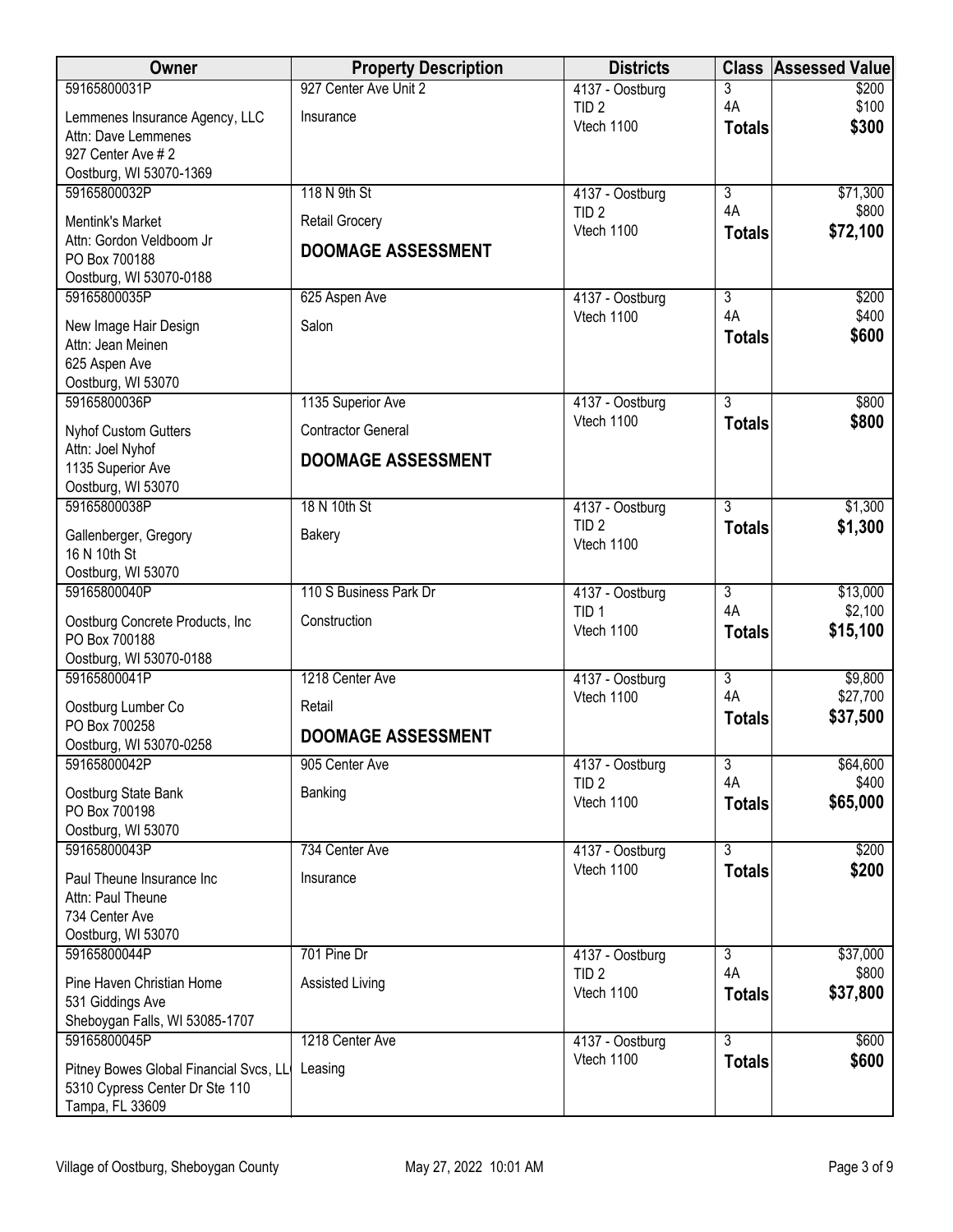| Owner                                                                                            | <b>Property Description</b>  | <b>Districts</b>               |                      | <b>Class Assessed Value</b> |
|--------------------------------------------------------------------------------------------------|------------------------------|--------------------------------|----------------------|-----------------------------|
| 59165800046P                                                                                     | (scattered)                  | 4137 - Oostburg                | 3                    | \$1,100                     |
| Pitney Bowes Inc<br>5310 Cypress Center Dr<br>Tampa, FL 33609                                    | Leasing                      | Vtech 1100                     | <b>Totals</b>        | \$1,100                     |
| 59165800047P                                                                                     | 944 Center Ave               | 4137 - Oostburg                | $\overline{3}$       | \$29,100                    |
| Oostburg Pizza Ranch<br>d.b.a. Salt'nLight Inc<br>944 Center Ave<br>Oostburg, WI 53070           | Restaurant                   | TID <sub>2</sub><br>Vtech 1100 | 4A<br><b>Totals</b>  | \$800<br>\$29,900           |
| 59165800049P                                                                                     | 933 Center Ave               | 4137 - Oostburg                | $\overline{3}$       | \$4,300                     |
| Principal Financial Group                                                                        | Investment                   | TID <sub>2</sub><br>Vtech 1100 | <b>Totals</b>        | \$4,300                     |
| Attn: Randal Roethel<br>933 Center Ave<br>Oostburg, WI 53070                                     | <b>DOOMAGE ASSESSMENT</b>    |                                |                      |                             |
| 59165800050P                                                                                     | 1145 Park Ave                | 4137 - Oostburg                | 3                    | \$900                       |
| Professional Landscaping<br>1145 Park Ave<br>Oostburg, WI 53070                                  | Landscaping                  | Vtech 1100                     | <b>Totals</b>        | \$900                       |
| 59165800051P                                                                                     | 105 N 10th St                | 4137 - Oostburg                | $\overline{3}$       | \$500                       |
| Reflections Hair Design<br>Attn: Jo Wallner<br>638 N 7th St<br>0ostburg, WI 53070                | Salon                        | Vtech 1100                     | 4A<br><b>Totals</b>  | \$100<br>\$600              |
| 59165800053P                                                                                     | 21 S 12th St                 | 4137 - Oostburg                | 4A                   | \$100                       |
| <b>Roethel Electric</b><br>Attn: Robert Roethel<br>21 S 12th St<br>Oostburg, WI 53070            | <b>Electrical Contractor</b> | Vtech 1100                     | <b>Totals</b>        | \$100                       |
| 59165800054P                                                                                     | 1039 Center Ave              | 4137 - Oostburg                | $\overline{3}$<br>4A | \$95,300                    |
| Mini Mart, LLC<br>PO Box 4900<br>Scottsdale, AZ 85261                                            |                              | Vtech 1100                     | <b>Totals</b>        | \$100<br>\$95,400           |
| 59165800055P                                                                                     | 1130 Michigan Ave            | 4137 - Oostburg                | $\overline{3}$       | \$5,100                     |
| <b>Advanced Comfort Systems</b>                                                                  | Heat & Air Cond              | Vtech 1100                     | <b>Totals</b>        | \$5,100                     |
| PO Box 700587<br>Oostburg, WI 53070-0587                                                         | <b>DOOMAGE ASSESSMENT</b>    |                                |                      |                             |
| 59165800056P                                                                                     | 1116 Michigan Ave            | 4137 - Oostburg                | $\overline{3}$       | \$2,300                     |
| <b>Shoreland Builders</b><br>Attn: William Westerbeke<br>W1591 Demaster Rd<br>Oostburg, WI 53070 | New Home Construction        | Vtech 1100                     | 4A<br><b>Totals</b>  | \$700<br>\$3,000            |
| 59165800057P                                                                                     | 1015 Center Ave              | 4137 - Oostburg                | $\overline{3}$<br>4A | \$2,600                     |
| Styl-Ette Beauty Salon<br>Attn: Nancy Huenink<br>1015 Center Ave<br>Oostburg, WI 53070           | Salon                        | TID <sub>2</sub><br>Vtech 1100 | <b>Totals</b>        | \$400<br>\$3,000            |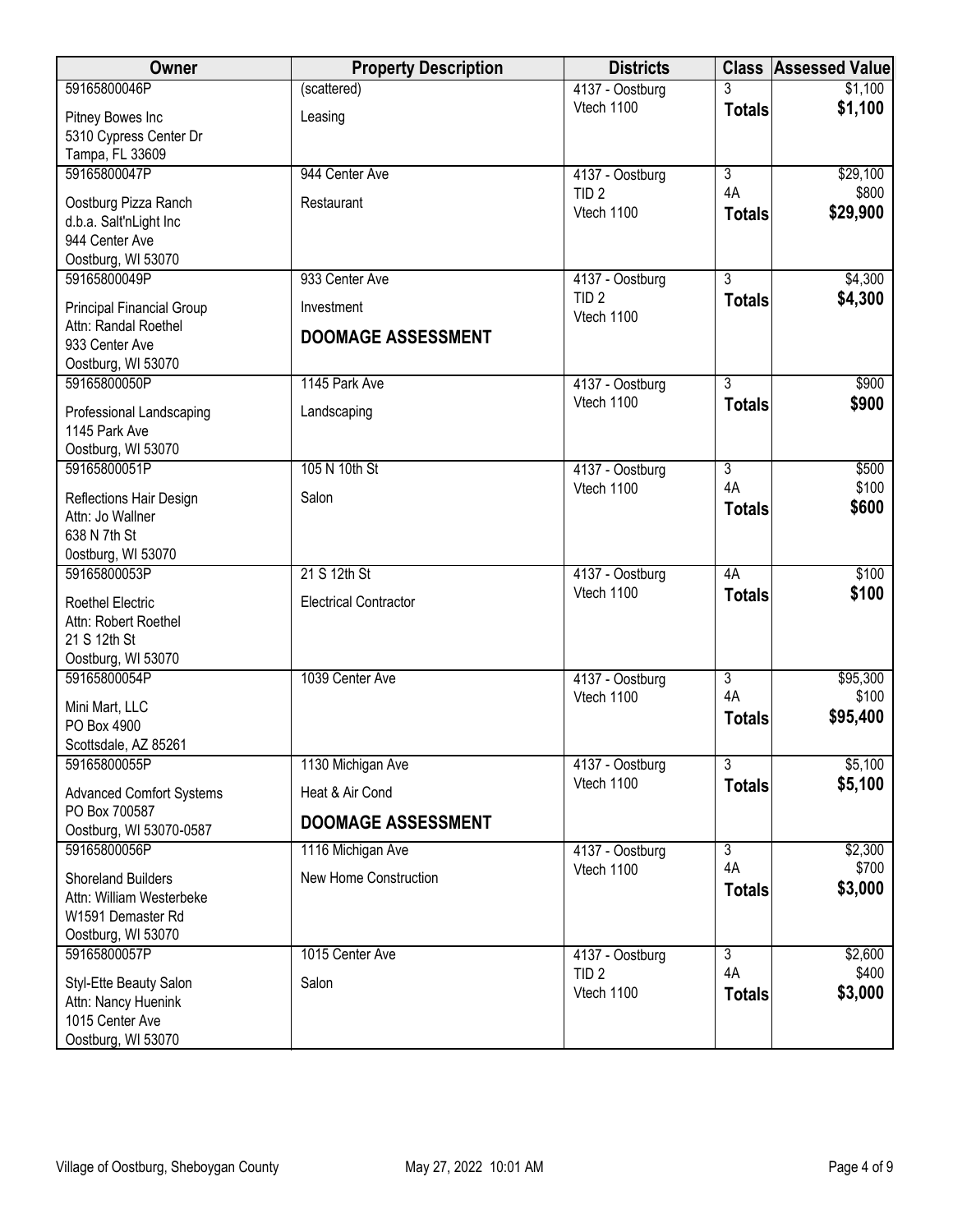| Owner                                                                                                                     | <b>Property Description</b>              | <b>Districts</b>                                  |                     | <b>Class Assessed Value</b>    |
|---------------------------------------------------------------------------------------------------------------------------|------------------------------------------|---------------------------------------------------|---------------------|--------------------------------|
| 59165800058P                                                                                                              | 831 Minnesota Ave                        | 4137 - Oostburg                                   |                     | \$600                          |
| Vista Care Wisconsin, Inc<br>Attn: Timothy A. Frey                                                                        | <b>Disability Services</b>               | Vtech 1100                                        | <b>Totals</b>       | \$600                          |
| 708 Erie Ave Ste 201<br>Sheboygan, WI 53081                                                                               |                                          |                                                   |                     |                                |
| 59165800059P                                                                                                              | 946 Wisconsin Ave                        | 4137 - Oostburg                                   | $\overline{3}$      | \$500                          |
| Van's Dairy Supplies, Inc.<br>Attn: William Van Driest<br>PO Box 706677<br>Oostburg, WI 53070-0677                        | Wholesale                                | Vtech 1100                                        | 4A<br><b>Totals</b> | \$100<br>\$600                 |
| 59165800060P                                                                                                              | 948 Center Ave                           | 4137 - Oostburg                                   | $\overline{3}$      | \$7,000                        |
| <b>MJG Investments LLC</b><br>d.b.a. Subway of Oostburg<br>Attn: Michael Gruesen<br>1324 S Sedona Cir<br>Hobart, WI 54155 | Restaurant                               | TID <sub>2</sub><br>Vtech 1100                    | <b>Totals</b>       | \$7,000                        |
| 59165800062P                                                                                                              | 108 Center Ave                           | 4137 - Oostburg                                   | $\overline{3}$      | \$99,100                       |
| Sheboygan Area Funeral Services, LLC<br>Attn: Marcie<br>501 Nebraska Ave<br>Breckenrdge, MN 56530-1515                    | <b>Funeral Services</b>                  | TID <sub>1</sub><br>Vtech 1100                    | 4A<br><b>Totals</b> | \$800<br>\$99,900              |
| 59165800064P                                                                                                              | 88 Center Ave                            | 4137 - Oostburg                                   | 4A                  | \$100                          |
| Auto Enterprises, Inc<br>PO Box 700157                                                                                    | <b>Used Auto Sales</b>                   | TID <sub>1</sub><br>Vtech 1100                    | <b>Totals</b>       | \$100                          |
| Oostburg, WI 53070-0157                                                                                                   |                                          |                                                   | $\overline{3}$      |                                |
| 59165800065P<br><b>Woodland Title Services</b><br>Attn: Eric Glewen                                                       | 20 S Business Park Dr<br>Title Insurance | 4137 - Oostburg<br>TID <sub>1</sub><br>Vtech 1100 | 4A<br><b>Totals</b> | \$8,500<br>\$2,600<br>\$11,100 |
| 20 Business Park Dr<br>Oostburg, WI 53070                                                                                 |                                          |                                                   |                     |                                |
| 59165800066P                                                                                                              | 931 Center Ave                           | 4137 - Oostburg                                   | $\overline{3}$      | \$1,700                        |
| Wynveen & Assc Reality Co                                                                                                 | <b>Real Estate</b>                       | TID <sub>2</sub><br>Vtech 1100                    | 4A<br><b>Totals</b> | \$2,100<br>\$3,800             |
| Attn: Dan Wynveen<br>931 Center Ave<br>Oostburg, WI 53070                                                                 | <b>DOOMAGE ASSESSMENT</b>                |                                                   |                     |                                |
| 59165800068P                                                                                                              | 315 S 14th St                            | 4137 - Oostburg                                   | 4A                  | \$100                          |
| Jay's Services<br>Attn: Jay Huibregtse<br>315 S 14th St<br>Oostburg, WI 53070-1196                                        | Lawn Maintenance/Snow Removal            | Vtech 1100                                        | <b>Totals</b>       | \$100                          |
| 59165800070P                                                                                                              | 930 Center Ave                           | 4137 - Oostburg                                   | 3                   | \$7,700                        |
| Judi's Place                                                                                                              | Restaurant                               | TID <sub>2</sub><br>Vtech 1100                    | 4A<br><b>Totals</b> | \$500<br>\$8,200               |
| Attn: Judi Fergadakis<br>930 Center Ave<br>Oostburg, WI 53070                                                             | <b>DOOMAGE ASSESSMENT</b>                |                                                   |                     |                                |
| 59165800071P                                                                                                              | 824 N 10th St                            | 4137 - Oostburg                                   | $\overline{3}$      | \$200                          |
| Kirby's Auto Repair and Services Inc<br>Attn: Kirby Post<br>PO Box 705518<br>Ootsburg, WI 53070-5518                      | Auto Repair/Service                      | TID <sub>2</sub><br>Vtech 1100                    | <b>Totals</b>       | \$200                          |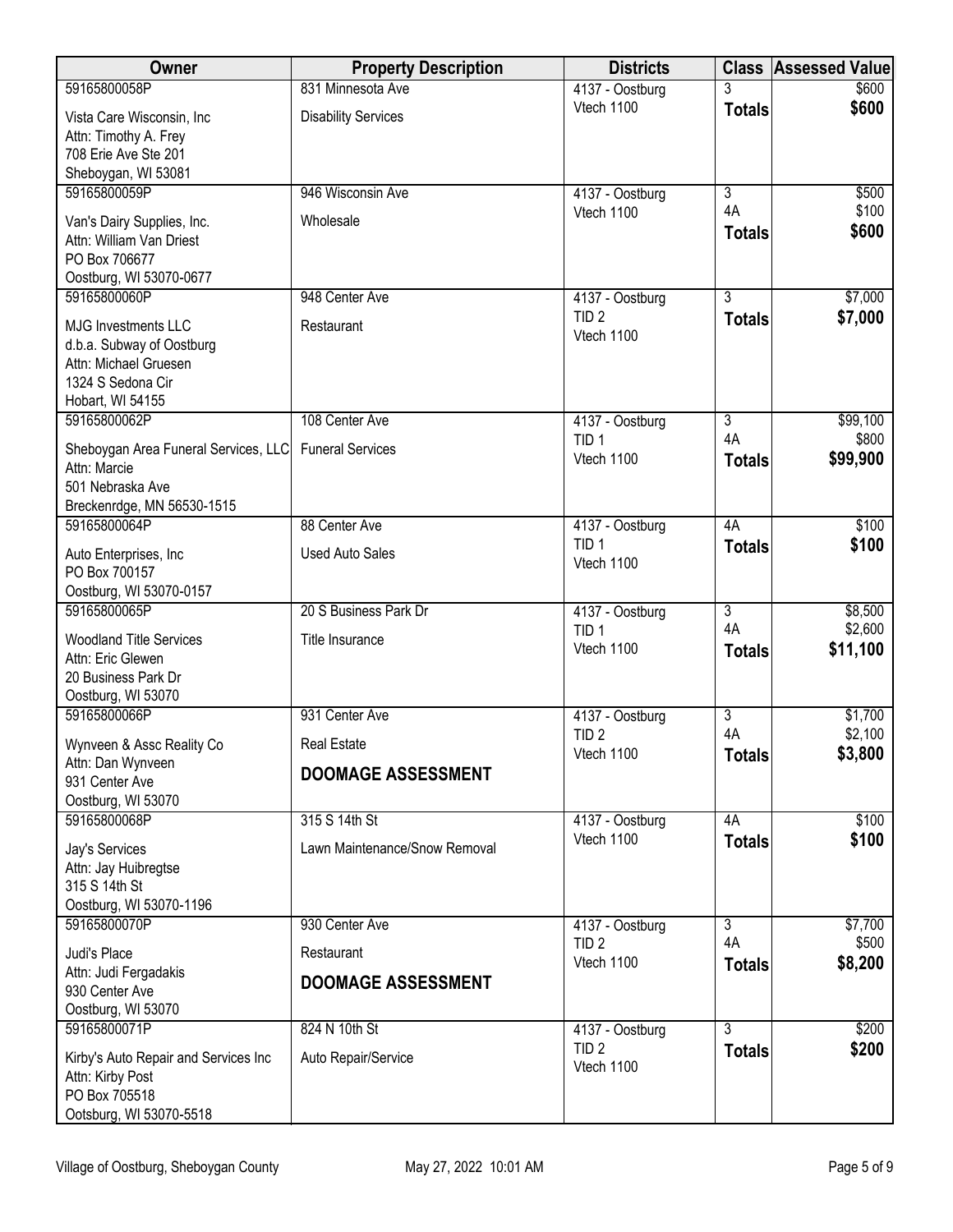| Owner                                                             | <b>Property Description</b> | <b>Districts</b>                    |                | <b>Class Assessed Value</b> |
|-------------------------------------------------------------------|-----------------------------|-------------------------------------|----------------|-----------------------------|
| 59165800073P                                                      | 927 Center Ave Unit 4       | 4137 - Oostburg                     |                | \$600                       |
| Raih Tax and Bookkeeping                                          | Accounting                  | TID <sub>2</sub><br>Vtech 1100      | <b>Totals</b>  | \$600                       |
| Attn: Mary Raih                                                   |                             |                                     |                |                             |
| 927 Center Ave #4<br>Oostburg, WI 53070                           |                             |                                     |                |                             |
| 59165800076P                                                      | 100 S 10th St               | 4137 - Oostburg                     | $\overline{3}$ | \$2,400                     |
| Solo Soft Concepts                                                | Services                    | TID <sub>2</sub>                    | <b>Totals</b>  | \$2,400                     |
| Attn: Jeffrey R Berg                                              |                             | Vtech 1100                          |                |                             |
| 100 S 10th St                                                     | <b>DOOMAGE ASSESSMENT</b>   |                                     |                |                             |
| Oostburg, WI 53070<br>59165800085P                                | 119 S 11th St               | 4137 - Oostburg                     | $\overline{3}$ | \$4,400                     |
|                                                                   |                             | Vtech 1100                          | 4A             | \$100                       |
| Midtown Manor LLC<br>32 Willow Ln                                 | <b>Apartment Building</b>   |                                     | <b>Totals</b>  | \$4,500                     |
| Oostburg, WI 53070-1176                                           |                             |                                     |                |                             |
| 59165800087P                                                      | 15 S 10th St                | 4137 - Oostburg                     | $\overline{3}$ | \$31,700                    |
| St. Nicholas Hospital                                             | <b>Medical Facility</b>     | TID <sub>2</sub>                    | 4A             | \$58,700                    |
| d.b.a. Prevea Health                                              |                             | Vtech 1100                          | <b>Totals</b>  | \$90,400                    |
| PO Box 19070                                                      |                             |                                     |                |                             |
| Green Bay, WI 54307-9070<br>59165800091P                          | 947 Center Ave              | 4137 - Oostburg                     | $\overline{3}$ | \$25,500                    |
|                                                                   |                             | TID <sub>2</sub>                    | 4A             | \$1,800                     |
| <b>Oostburg Financial Services</b><br>PO Box 700198               | <b>Financial Services</b>   | Vtech 1100                          | <b>Totals</b>  | \$27,300                    |
| Oostburg, WI 53070-0198                                           |                             |                                     |                |                             |
| 59165800095P                                                      | 15 S 10th St                | 4137 - Oostburg                     | 4A             | \$3,000                     |
| Prevea Clinic, Inc                                                | <b>Medical Services</b>     | TID <sub>2</sub>                    | <b>Totals</b>  | \$3,000                     |
| PO Box 19070                                                      |                             | Vtech 1100                          |                |                             |
| Green Bay, WI 54307-9070<br>59165800097P                          | 110 S Business Park Dr      |                                     | $\overline{3}$ | \$800                       |
|                                                                   |                             | 4137 - Oostburg<br>TID <sub>1</sub> | <b>Totals</b>  | \$800                       |
| De Lage Landen Financial Services Inc<br>Attn: Corporate Tax Dept | Leasing                     | Vtech 1100                          |                |                             |
| 1111 Old Eagle School Rd                                          |                             |                                     |                |                             |
| Wayne, PA 19087                                                   |                             |                                     |                |                             |
| 59165800101P                                                      | 1009 Center Ave             | 4137 - Oostburg                     | $\overline{3}$ | \$3,000                     |
| Coffee Kup and Ice Cream                                          | Restaurant                  | TID <sub>2</sub><br>Vtech 1100      | <b>Totals</b>  | \$3,000                     |
| 1009 Center Ave<br>Oostburg, WI 53070                             | <b>DOOMAGE ASSESSMENT</b>   |                                     |                |                             |
| 59165800103P                                                      | 941 Center Ave Unit 1       | 4137 - Oostburg                     | $\overline{3}$ | \$5,000                     |
| <b>Cedar Creek Surveying</b>                                      | Surveyor                    | TID <sub>2</sub>                    | <b>Totals</b>  | \$5,000                     |
| Attn: BJ Reenders                                                 |                             | Vtech 1100                          |                |                             |
| 941 Center Ave                                                    |                             |                                     |                |                             |
| Oostburg, WI 53070<br>59165800105P                                | 941 Center Ave Unit 3       |                                     | $\overline{3}$ | \$8,300                     |
|                                                                   |                             | 4137 - Oostburg<br>TID <sub>2</sub> | <b>Totals</b>  | \$8,300                     |
| Spotlight Coins<br>PO Box 122                                     | Retail                      | Vtech 1100                          |                |                             |
| Oostburg, WI 53070-0122                                           |                             |                                     |                |                             |
| 59165800111P                                                      | 24 N Business Park Dr       | 4137 - Oostburg                     | $\overline{3}$ | \$9,500                     |
| <b>Blackhawk Shooting Sports, LLC</b>                             | Shooting Range              | TID <sub>1</sub>                    | <b>Totals</b>  | \$9,500                     |
| 24 N Business Park Dr                                             |                             | Vtech 1100                          |                |                             |
| Oostburg, WI 53070                                                | <b>DOOMAGE ASSESSMENT</b>   |                                     |                |                             |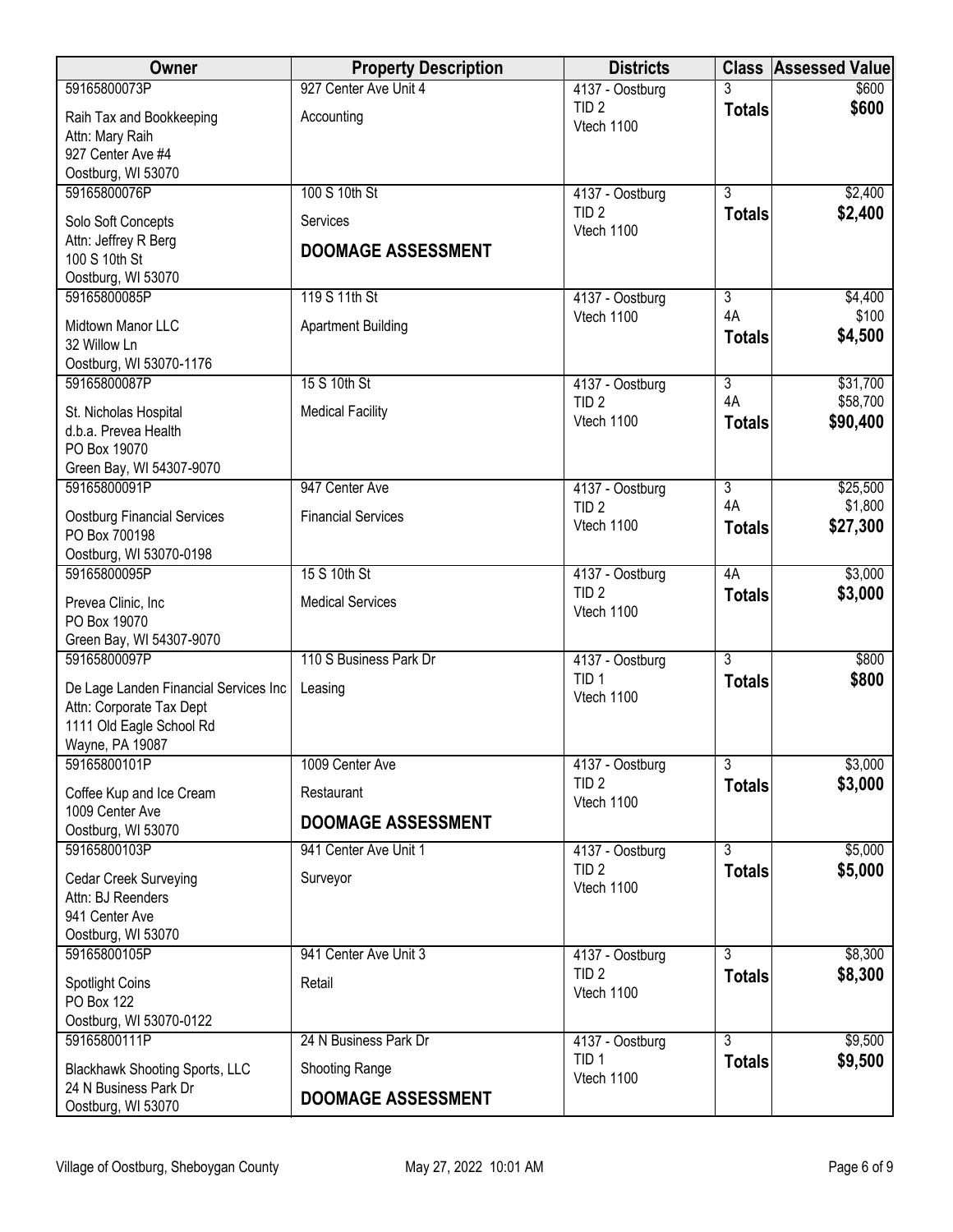| Owner                                                                           | <b>Property Description</b>   | <b>Districts</b>               | <b>Class</b>              | <b>Assessed Value</b> |
|---------------------------------------------------------------------------------|-------------------------------|--------------------------------|---------------------------|-----------------------|
| 59165800112P                                                                    | 1011 Center Ave               | 4137 - Oostburg                | 3                         | \$1,000               |
| Alternative Approach Wellness Center<br>1011 Center Ave                         | Health/Fitness                | TID <sub>2</sub><br>Vtech 1100 | 4A<br><b>Totals</b>       | \$400<br>\$1,400      |
| Oostburg, WI 53070                                                              |                               |                                |                           |                       |
| 59165800113P                                                                    | 210 S Business Park Dr Unit A | 4137 - Oostburg                | $\overline{\overline{3}}$ | \$3,400               |
| <b>Custom Craft Roofing &amp; Construction</b><br>210 S Business Park Dr Unit A | Construction                  | TID <sub>1</sub><br>Vtech 1100 | 4A<br><b>Totals</b>       | \$400<br>\$3,800      |
| Oostburg, WI 53070                                                              |                               |                                |                           |                       |
| 59165800115P                                                                    | 54 Enterprise Ct              | 4137 - Oostburg                | $\overline{3}$<br>4A      | \$4,200               |
| Fastenal Co<br>PO Box 1206                                                      | Retail                        | TID <sub>1</sub><br>Vtech 1100 | <b>Totals</b>             | \$500<br>\$4,700      |
| Winona, MN 55987                                                                |                               |                                |                           |                       |
| 59165800117P                                                                    | 20 S Business Park Dr         | 4137 - Oostburg                | $\overline{3}$            | \$2,400               |
| Oostburg State Bank<br>PO Box 700198                                            | Banking                       | TID <sub>1</sub><br>Vtech 1100 | 4A<br><b>Totals</b>       | \$400<br>\$2,800      |
| Oostburg, WI 53070                                                              |                               |                                |                           |                       |
| 59165800118P                                                                    | 15 S 10th St Unit A           | 4137 - Oostburg                | $\overline{3}$            | \$200                 |
| Accent Health LLC<br>Attn: Property Tax Department                              | Leasing                       | TID <sub>2</sub><br>Vtech 1100 | <b>Totals</b>             | \$200                 |
| 5901 E Galbraith Rd Ste R1000                                                   |                               |                                |                           |                       |
| Cincinnati, OH 45236                                                            |                               |                                |                           |                       |
| 59165800120P                                                                    | 1039 Center Ave               | 4137 - Oostburg                | $\overline{3}$            | \$200                 |
| Conopco Inc                                                                     | Leasing                       | Vtech 1100                     | <b>Totals</b>             | \$200                 |
| PO Box 4747                                                                     |                               |                                |                           |                       |
| Oak Brook, IL 60522                                                             |                               |                                |                           |                       |
| 59165800121P                                                                    | 330 N 9th St                  | 4137 - Oostburg                | $\overline{3}$            | \$300                 |
| Ferrellgas Gas/Blue Rhino                                                       | Retail                        | Vtech 1100                     | 4A                        | \$56,700              |
| Attn: Operating Tax Dept                                                        |                               |                                | <b>Totals</b>             | \$57,000              |
| One Liberty Plaza                                                               |                               |                                |                           |                       |
| Liberty, MO 64068                                                               |                               |                                |                           |                       |
| 59165800122P                                                                    | 905 Center Ave                | 4137 - Oostburg                | 3                         | \$1,300               |
| Quadient Leasing USA Inc                                                        | Leasing                       | TID <sub>2</sub>               | <b>Totals</b>             | \$1,300               |
| 478 Wheelers Farms Rd                                                           |                               | Vtech 1100                     |                           |                       |
| Milford, CT 06461                                                               |                               |                                |                           |                       |
| 59165800123P                                                                    | 905 Center Ave                | 4137 - Oostburg                | $\overline{3}$            | \$100                 |
| Quadient Inc                                                                    | Leasing                       | TID <sub>2</sub>               | <b>Totals</b>             | \$100                 |
| Attn: Tax Department                                                            |                               | Vtech 1100                     |                           |                       |
| 478 Wheelers Farms Rd                                                           |                               |                                |                           |                       |
| Milford, CT 06461                                                               |                               |                                |                           |                       |
| 59165800125P                                                                    | 118 N 9th St                  | 4137 - Oostburg                | 4A                        | \$100                 |
|                                                                                 | Retail                        | TID <sub>2</sub>               | <b>Totals</b>             | \$100                 |
| Redbox Automated Retail LLC<br>PO Box 72210                                     |                               | Vtech 1100                     |                           |                       |
| Phoenix, AZ 85050                                                               |                               |                                |                           |                       |
| 59165800126P                                                                    | 320 S 7th St                  | 4137 - Oostburg                | $\overline{3}$            | \$32,400              |
|                                                                                 |                               | Vtech 1100                     | <b>Totals</b>             | \$32,400              |
| Tree Bros LLC<br>320 S 7th St                                                   | Services                      |                                |                           |                       |
| Oostburg, WI 53070                                                              | <b>DOOMAGE ASSESSMENT</b>     |                                |                           |                       |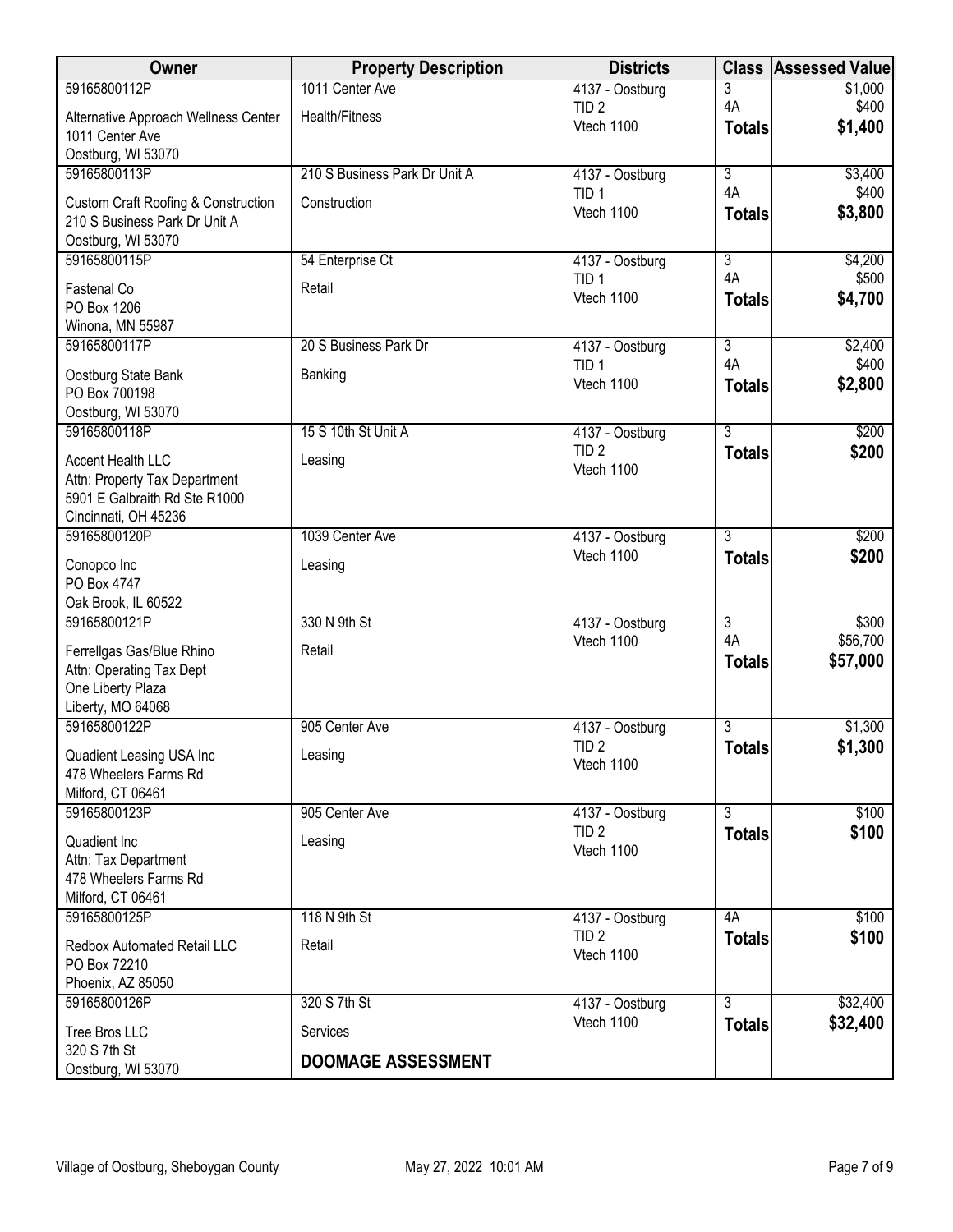| Owner                                                       | <b>Property Description</b>   | <b>Districts</b>                    |                     | <b>Class Assessed Value</b> |
|-------------------------------------------------------------|-------------------------------|-------------------------------------|---------------------|-----------------------------|
| 59165800127P                                                | 701 Pine Dr                   | 4137 - Oostburg                     |                     | \$1,500                     |
| Vitality Foodservice Inc<br>PO Box 4900                     | <b>Dispenser Sales</b>        | TID <sub>2</sub><br>Vtech 1100      | <b>Totals</b>       | \$1,500                     |
| Dept 170<br>Scottsdale, AZ 85261-4900                       |                               |                                     |                     |                             |
| 59165800128P                                                | 818 N 10th St                 | 4137 - Oostburg                     | $\overline{3}$      | \$1,500                     |
| Wells Fargo Vendor Financial Serv LLC                       | Leasing                       | TID <sub>2</sub>                    | <b>Totals</b>       | \$1,500                     |
| Attn: Property Tax Compliance                               |                               | Vtech 1100                          |                     |                             |
| PO Box 36200                                                |                               |                                     |                     |                             |
| Billings, MT 59107<br>59165800130P                          | 927 Center Ave Unit 2         | 4137 - Oostburg                     | 3                   | \$500                       |
|                                                             |                               | TID <sub>2</sub>                    | <b>Totals</b>       | \$500                       |
| American Family Mutual Insurance Co<br>PO Box 4747          | Insurance                     | Vtech 1100                          |                     |                             |
| Oak Brook, IL 60522-4747                                    |                               |                                     |                     |                             |
| 59165800131P                                                | 1039 Center Ave               | 4137 - Oostburg                     | $\overline{3}$      | \$200                       |
| NuCO2 Supply LLC                                            | Leasing                       | Vtech 1100                          | <b>Totals</b>       | \$200                       |
| Attn: Tax Department                                        |                               |                                     |                     |                             |
| 10 Riverview Dr                                             |                               |                                     |                     |                             |
| Danbury, CT 06810<br>59165800132P                           | 118 N 9th St                  | 4137 - Oostburg                     |                     |                             |
|                                                             |                               | TID <sub>2</sub>                    | <b>Totals</b>       |                             |
| Pinnacle Propane Express LLC<br>600 E Colinas Blvd Ste 2000 | Propane                       | Vtech 1100                          |                     |                             |
| Irving, TX 75039                                            |                               |                                     |                     |                             |
| 59165800133P                                                | 701 Pine Dr                   | 4137 - Oostburg                     | $\overline{3}$      | \$1,800                     |
| Smucker FoodService Inc                                     | Wholesale                     | TID <sub>2</sub>                    | <b>Totals</b>       | \$1,800                     |
| PO Box 3576                                                 |                               | Vtech 1100                          |                     |                             |
| Chicago, IL 60054<br>59165800134P                           | 110 S Business Park Dr        |                                     | $\overline{3}$      | \$3,300                     |
|                                                             |                               | 4137 - Oostburg<br>TID <sub>1</sub> | <b>Totals</b>       | \$3,300                     |
| Wells Fargo Financial Leasing Inc<br>PO Box 36200           | Leasing                       | Vtech 1100                          |                     |                             |
| Billings, MT 59107                                          |                               |                                     |                     |                             |
| 59165800135P                                                | 1218 Center Ave               | 4137 - Oostburg                     | 3                   | \$3,800                     |
| Wells Fargo Financial Leasing Inc                           | Leasing                       | Vtech 1100                          | <b>Totals</b>       | \$3,800                     |
| PO Box 36200                                                |                               |                                     |                     |                             |
| Billings, MT 59107                                          |                               |                                     |                     |                             |
| 59165800136P                                                | 32 Enterprise Ct              | 4137 - Oostburg<br>Vtech 1100       | 4A<br><b>Totals</b> | \$27,700<br>\$27,700        |
| <b>SBA Structures Inc</b><br>Attn: Ernanda Parisoto         | Tower                         |                                     |                     |                             |
| 8051 Congress Ave                                           |                               |                                     |                     |                             |
| Boca Raton, FL 33487                                        |                               |                                     |                     |                             |
| 59165800137P                                                | 100 S 10th St                 | 4137 - Oostburg                     | 3                   | \$800                       |
| CompuClaim                                                  |                               | TID <sub>2</sub><br>Vtech 1100      | <b>Totals</b>       | \$800                       |
| Attn: Jeffery R Berg                                        | <b>DOOMAGE ASSESSMENT</b>     |                                     |                     |                             |
| 100 S 10th St<br>Oostburg, WI 53070                         |                               |                                     |                     |                             |
| 59165800138P                                                | 200 S Business Park Dr Unit B | 4137 - Oostburg                     | $\overline{3}$      | \$1,000                     |
| Fuel LLC                                                    | Restaurant                    | TID <sub>1</sub>                    | 4A                  | \$200                       |
| Attn: Susan Lentz                                           |                               | Vtech 1100                          | <b>Totals</b>       | \$1,200                     |
| PO Box 700345                                               |                               |                                     |                     |                             |
| Oostburg, WI 53070-0345                                     |                               |                                     |                     |                             |